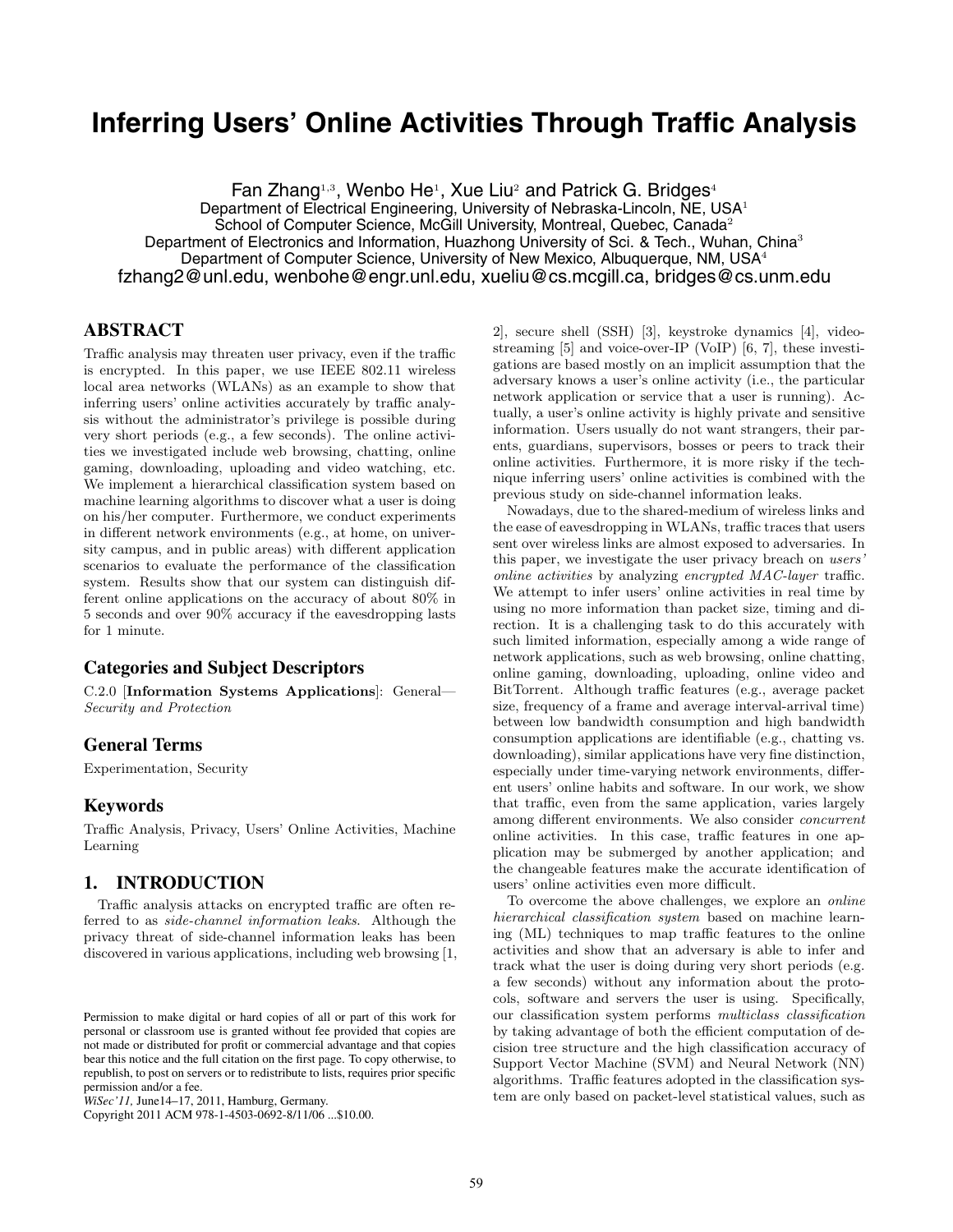average packet size and average interarrival time etc., in the MAC layer. We conduct experiments in different network environments (e.g., at home, on university campus and in public areas) with different application scenarios to evaluate the classification system. Results show that the proposed classification system achieves good accuracy in noisy environments, distinguishes online activities with around 80% accuracy in 5 seconds, and with over 90% accuracy if the eavesdropping duration lasts for 1 minute. We hope that our work will alert LAN users, network designers, and administrators that there is a serious privacy breach of users' online activities.

The rest of this paper is organized as follows. We summarize the related work in Section 2. Section 3 overviews the background and challenges. We present the design of the online hierarchical classification system in Section 4. Then we demonstrate the experiments conducted at home, on campus and in public networks to evaluate the accuracy of our classification system in Section 5. Section 6 discusses the implication issues. Finally, we conclude the paper in Section 7.

## **2. RELATED WORK**

**Side-channel Information Leaks:** Side-channel information leaks have been researched widely. Encrypted traffic does not prevent traffic analysis attacks, thus user privacy is still vulnerable. Liberatore, et al. [8] present a straightforward traffic analysis attack against encrypted HTTP streams to identify the source of the traffic, and the authors in [2, 9] do similar webpage fingerprinting. Chen, et al. [1] find that significant traffic distinctions of different webpages help an adversary to wiretap what the user is browsing. Moreover, the lengths of encrypted VoIP packets can be used to identify the phrases spoken within a call [7]. In addition, adversaries may adopt wireless signal strength in multiple monitoring locations to obtain an accurate estimation of a user's location and motion behind walls [10, 11]. Srinivasan, et al. [12] show that a Fingerprint And Timing-based Snooping (FATS) attack can observe private activities, such as cooking, showering, and using the toilet, by eavesdropping on the wireless transmissions of sensors in a home. However, the above research rarely concerns the privacy regarding users' online activities.

**Traffic Classification:** Traffic classification is mostly employed by network administrators to monitor network traffic and identify Internet applications. These applications are mostly described based on protocol behaviors, such as HTTP, SMTP, FTP, SSH and DNS, etc. But nowadays, many applications are able to run over one protocol. For example, web browsing, chatting, online gaming, downloading, watching online video, etc., can be executed in HTTP protocol. Hence, we focus on the users' online activities which may have more sensitive information than protocol behaviors.

In addition, traffic classification usually uses traffic features in or beyond the IP layer, such as IP address, TCP port, protocol fingerprinting, etc. Few are implemented only by features in the MAC layer. But compared with the difficulty of getting traffic from the routers, gateways or servers without the administrator's privilege, the easy way is for an adversary to eavesdrop on the traffic in the MAC layer. Thus in this paper, we investigate traffic classification on encrypted traffic in the MAC layer.

The traditional identification techniques, the port-based approach, payload-based approach and host-behavior-based approach [13] are no longer valid in the MAC layer. The port-based approach relies on the well-known ports registered by the Internet Assigned Numbers Authority (IANA) [14], and the payload-based approach is based on features of the payload [15]. But this information is undetectable in the MAC-layer due to the MAC-layer encryption. Similarly, the host-behavior-based approach [16, 17] can not be used without end-to-end information about host connections, such as port, IP address, etc. Instead, we employ a flow-featurebased approach which is based on machine learning (ML) techniques for the MAC-layer traffic classification.

Recently, Wright, et al. [18, 19] and Dainotti, et al. [20] propose packet-level classification approaches based on the features, packet interarrival time and payload size. Our classification approach is different from the above approaches in a few important ways. (1) The evaluation in [18, 19, 20] is based on traffic flows, which means that packets in a flow belong to an application. In contrast, we do not know which flow or application an encrypted frame belongs to in the MAC layer. (2) In terms of different time-varying wireless environments, the traffic varies largely. Thus, we evaluate our classification system at home, on campus and in a public area. (3) Our classification system, which is based on different machine learning algorithms and features, gives an identification in real time (every 5 seconds). Nowadays, online classification methods [21, 22, 23, 24] rely on features of TCP/UDP and IP traffic. These features are unavailable in the MAC layer and can not be applied to the MAC-layer classification.

**Machine Learning:** Recently, researchers have adopted ML technologies in the flow-feature-based traffic classification. Nguyen et al. conduct a survey [13] in this area focusing on ML techniques, such as Bayesian techniques [25], k-nearest neighbor algorithm, decision tree (e.g., C4.5), NN and SVM [26]. Hidden Markov Model (HMM) is also employed in traffic analysis [7, 18, 20]. In this paper, we use two intelligent ML algorithms, SVM and NN, to identify seven popular online activities.

# **3. BACKGROUND AND CHALLENGES**

#### **3.1 Adversary Model**

The shared-medium nature of WLANs poses privacy vulnerabilities on users' online activities. To track the traffic from and to a user, the adversary only needs to install sniffer software (e.g. Wireshark, Aircrack-ng). In this case, the network adapter passes all packets it receives to the adversary rather than just frames addressed to it. In this paper, we act as an adversary and use the Intel Wireless WiFi Link 4965AGN network cards with the Libpcap library to intercept specific users' traffic. The adversary does not know any information about the software and encryption schemes adopted by the users.

Figure 1 shows the working scenario of an adversary who adopts traffic classification to infer users' online activities. The adversary sniffs the WLAN in the same channel as the Access Point (AP). The classification system collects traffic samples of the whole network and knows how many users are in this WLAN. Then after the adversary inputs the MAC address of the user he wants to eavesdrop on, the classifica-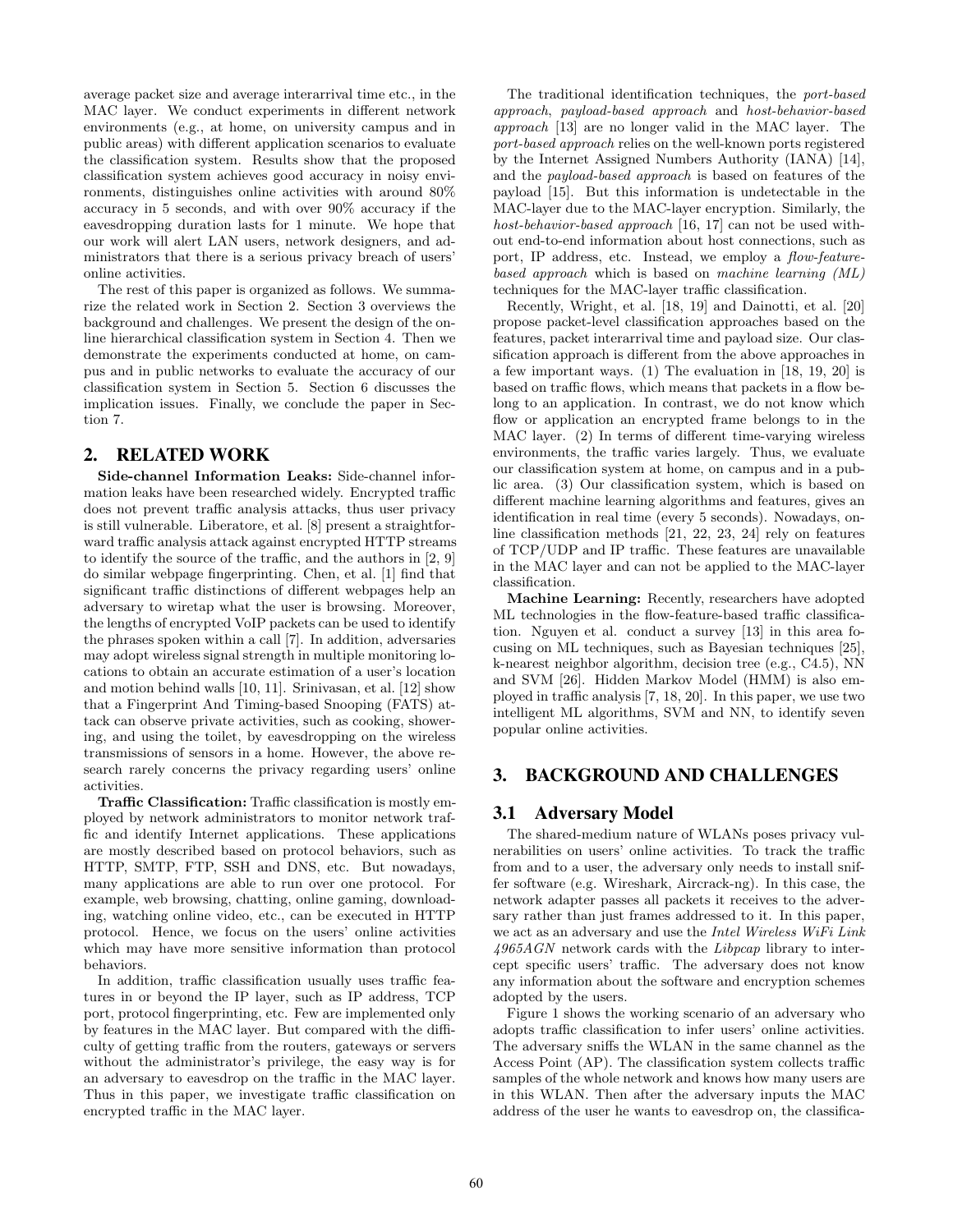

**Figure 1: Adversary Model**

tion system identifies which online applications the user is running.

#### **3.2 Challenges**

Challenges for the MAC-layer traffic classification come from the following factors.

#### *3.2.1 Limited Flow Features*

Features for traffic classification in TCP/UDP and the IP layer can be obtained from packet headers, including the TCP port and IP address, payload information, SYN packet and protocol fingerprinting [13]. In contrast, valid information from the MAC layer is very limited, since MAC layer frames are usually encrypted. From the MAC header, we can find the MAC address, SSID (Service Set Identifier), directions of the traffic (receiving or sending), RF signal strength and frame types. Besides the header, we only get the packet-level data, such as frame size and its timestamp.

#### *3.2.2 Noises in Traffic Features*

Traffic patterns, even from the same application, can be easily affected by network situations, such as signal strength, available bandwidth, and service provider. Therefore, a MAC-layer flow of a given application may exhibit different features in different time slots, locations and network situations. From Figure 2, we can see that the data rate of the same applications (e.g., downloading or online video) fluctuates tremendously (even from 0 to 1MBps) in a very short time and differs markedly in different network situations. The data rate in Figure 2(b) with better network situations is much larger than that in Figure 2(a). In addition, the flow features may be affected by the attributes of an application, such as "who is running the application"; "which software is used by a user"; "the target content server (websites)", etc. We download the same contents by BitTorrent (BT) and HTTP from different servers at the same time. As shown in Figure 3, the data rates widely diverge. This noise makes a highly accurate traffic classification difficult to achieve. Hence, it is hard to find standard or uniform parameters for classifiers in different situations.

#### *3.2.3 Existence of Concurrent Applications*

A user may open multiple application windows and perform multiple tasks on the Internet simultaneously. By wire-



**Figure 2: Data rate of the same applications in different network situations**



**Figure 3: Data rate of the same applications from different servers**

tapping on the traffic in the MAC layer, we only observe the aggregated traffic to and from a given user. Hence, using traffic analysis, it is very hard to know how many applications are running by a specific user and what bandwidth portion is allocated to individual applications. In addition, because the frames in the MAC layer are transmitted over the last hop, the end-to-end information, such as the relationship of frames between sending and corresponding responses is undetectable.

#### *3.2.4 Dynamic Task Switch by Users*

Because a user may continually switch his/her applications and each application may last for a short period of time, tracking users' activities requires that the system should map the traffic patterns to specific applications quickly and accurately without complete knowledge about the traffic. In addition, the classification model must be updated dynamically according to the time-varying network environments.

#### **4. CLASSIFICATION METHODOLOGY**

## **4.1 Data Collections**

#### *4.1.1 Data Set*

We investigate seven popular network applications, including web browsing, chatting, online gaming, downloading, uploading, online video and BT, which are labeled from ➀ to ➆. We list the applications and their variations in Table 1.

Multiple concurrent applications are also studied in this paper. In most of the cases, users do not run more than two applications in each short time (e.g., 5 seconds). Even if users run more than two, we can identify two main applications which have larger traffic loads in the concurrent traffic.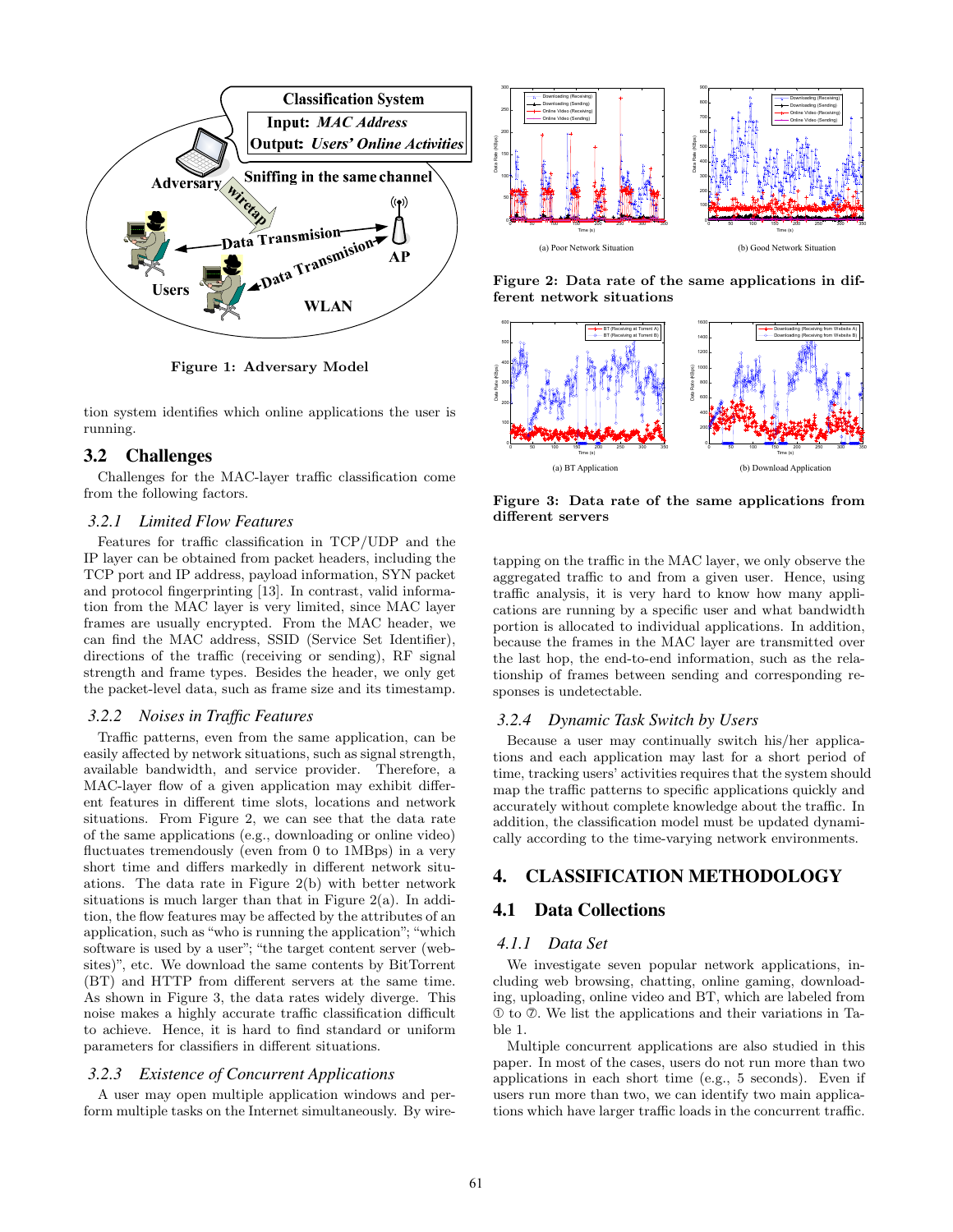| Applications               | Software                                                    | Server (Website)                   |
|----------------------------|-------------------------------------------------------------|------------------------------------|
| Browsing ①                 | IE. Mozilla Firefox                                         | Yahoo, CNN, Amazon, Google, etc.   |
| Chatting 2                 | MSN, QQ, Google Talk                                        | MSN, Tencent, Google               |
| Online Game 3              | QQ Three Kingdoms, World of Warcraft   Tencent, WoW Servers |                                    |
| Downloading $\circledA$    | <b>HTTP</b>                                                 | Ubuntu, Microsoft, Sun, etc.       |
| Uploading $\circledcirc$   | <b>HTTP</b>                                                 | YouTube, Facebook, Google, etc.    |
| Online Video <sup>6</sup>  | HTTP or specific client                                     | YouTube, MSN, etc.                 |
| BitTorrent 2               | Bitcomet, Flashget, Xunlei,                                 | http://torrent.ubuntu.com, Xunlei, |
| (Typical P2P File-sharing) | Linux BitTorrent Client                                     | http://www.verycd.com/, etc.       |

**Table 1: Attributes of network applications**

**Table 2: Features used in classification**

|                 | data rate (receiving and sending)           |
|-----------------|---------------------------------------------|
| data frames,    | frame size (categories, mean, median,       |
| control frames, | $variance, \ldots)$                         |
| management      | frame interarrival time (mean, median,      |
| frames          | variance, $\ldots$ )                        |
|                 | frame size distribution ( $\geq m$ bytes or |
|                 | $(m + 100, 500, 1000, )$                    |
|                 | number of frames (receiving and sending)    |

Hence, we consider only two concurrent applications in this paper. They can be divided into three types: a large bandwidth consumption application plus a low bandwidth consumption application (e.g., downloading and chatting), two large bandwidth consumption applications (e.g., downloading and online video) and two small bandwidth consumption applications (e.g., browsing and chatting). The six typical combinations of the concurrent applications we selected in our experiments are browsing and chatting  $\{\mathbb{O},\mathbb{Q}\},\$  browsing and BT  $\{\mathbb{O},\mathbb{O}\}\$ , browsing and uploading  $\{\mathbb{O},\mathbb{O}\}\$ , chatting and downloading  $\{\mathcal{Q},\mathcal{Q}\},$  downloading and video  $\{\mathcal{Q},\mathcal{Q}\},$ video and BT  $\{\circledcirc,\circledcirc\}$ .

The traffic samples we collected in the experiments are divided into the training set and the testing set. The former is used to train the classification system to build the model, and the latter is used to evaluate classification accuracy.

#### *4.1.2 Scenarios*

We consider three dominant WLAN deployments: public network, home network, and university campus (or enterprise) network. The traffic in public networks is usually not encrypted at the link layer [27]. Hence, it is very easy to obtain the identifying features of a specific user's traffic in such an environment. We carry out tests in airports, cafe houses, McDonald's, etc. Home and small business networks are small and more likely to adopt link-layer encryption, such as Wired Equivalent Privacy (WEP) or WiFi Protected Access (WPA). We conduct the experiments in a home environment with Comcast Internet as the Internet Service Provider. Campus networks usually support a large population of users and employ the link-layer encryption. We also conduct experiments on the university campus.

To achieve better accuracy, the classification system must adapt to dynamic network conditions and tolerate the noises caused by variant versions of applications, users' habits and interferences among concurrent applications.

To evaluate the network condition, we collect traffic data samples in different *received signal strength indication (RSSI)*, with various *channel utilization*, in different time slots (morn-

**Table 3: Features of seven applications (from AP to the user)**

| Applications              | Average     | Average      | Frame size        |
|---------------------------|-------------|--------------|-------------------|
|                           | frame       | interarrival | distribution      |
|                           | size (byte) | time(s)      | $($ >500bytes $)$ |
| Browsing ①                | 1013.20     | 0.0284       | 64.617%           |
| Chatting 2                | 269.06      | 0.9901       | $9.357\%$         |
| Online Game 3             | 459.53      | 0.3084       | 34.501\%          |
| Downloading 4             | 1575.3      | 0.0028       | 99.951\%          |
| Uploading $\circledcirc$  | 132.76      | 0.0301       | $0.0307\%$        |
| Online Video <sup>6</sup> | 1547.6      | 0.0119       | 99.560\%          |
| BitTorrent                | 962.04      | 0.0247       | 60.650\%          |

ing, afternoon and evening, respectively) and networks. In this way, the training data in a certain network condition indicated by RSSI and channel utilization are used to build the classifier models under different network conditions. The system will select the most appropriate classifier model, which is under similar network conditions as the testing data.

To tolerate noise, we consider various attributes of applications in our data collection efforts. We select commonly used applications and their attributes listed in Table 1. More than 10 people participate in the test with their choices of different operating systems, software and laptops.

#### **4.2 Feature Extraction and Selection**

#### *4.2.1 Feature Extraction*

The observed traffic traces are time-series data. Individual frames contain very little information, but they are correlated with their neighboring frames in a certain pattern for a given application. Therefore, the statistical features of frames may disclose information leaks. For example, chatting and gaming have a small number of frames with relatively small size for both sending and receiving. Browsing contains bursty traffic. Downloading and uploading are both high bandwidth consumption applications with large frame size in downlink and uplink, respectively. Online video demonstrates a relatively stable data rate which is usually between BT and downloading. BT may be a high bandwidth consumption application in bidirectional directions. Its traffic variance is also very large.

For statistical analysis, we need to demarcate traffic flows into a series of measurements. We use an "observation window" to represent a segment of a flow and extract the flow features in each individual window. The window size, *W*, can be either expressed in time domain or measured by events. Intuitively, if the window size reflects the periodic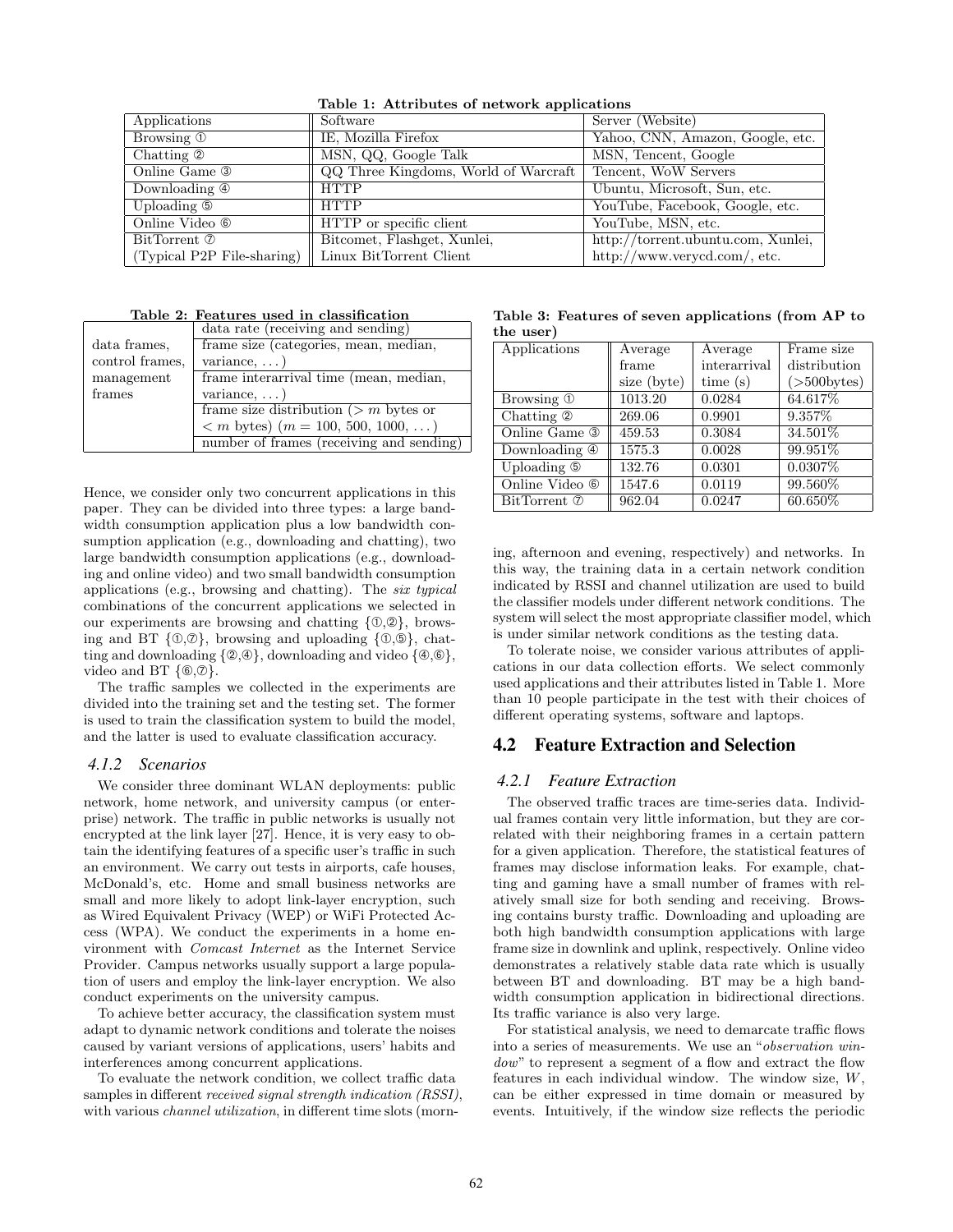**Table 4: Similarity distances of seven applications**

| $D_M$             | Obr.                     | 2ch.   | $\mathcal{Q}$ ga. | Odo.   | $@$ up.                  | $&\infty$                | Øbt.   |
|-------------------|--------------------------|--------|-------------------|--------|--------------------------|--------------------------|--------|
| Obr.              | $\overline{\phantom{0}}$ | 1854.3 | 361.14            | 374.48 | 767.63                   | 21.707                   | 3.7258 |
| 2ch.              | 1854.3                   | ۰      | 8.9232            | 4258.1 | 1556.3                   | 1625.1                   | 1439.3 |
| $\mathcal{D}$ ga. | 361.14                   | 8.9232 |                   | 55341  | 33480                    | 2176.9                   | 205.03 |
| @do.              | 374.48                   | 4258.1 | 55341             | ٠      | 100037                   | 93.777                   | 576.74 |
| $@$ up.           | 767.63                   | 1556.3 | 33480             | 100037 | $\overline{\phantom{a}}$ | 5699.2                   | 189.79 |
| $&\infty$         | 21.707                   | 1625.1 | 2176.9            | 93.777 | 5699.2                   | $\overline{\phantom{0}}$ | 15.852 |
| ⑦ht.              | 3.7258                   | 1439.3 | 205.03            | 576.74 | 189.79                   | 15.852                   | -      |

components of the traffic trace, it will be useful for feature extraction. We have attempted to find the periodicity of the traffic traces by the fast Fourier transform. Unfortunately, the periodicity is fuzzy and undetectable. In our experiments, we use a fixed time domain to describe *W*. For example, the traffic is a time series denoted as  ${T_1, T_2, \cdots, T_W, T_{W+1}, \cdots, T_N}$ . Without using a sliding window, the traffic data will be divided into flow segments:  ${T_1, T_2, \cdots, T_W}, {T_{W+1}, \cdots, T_{2W}}, \cdots$  But with the sliding window technique, the flow segments to be considered will be  ${T_1, T_2, \cdots, T_W}$ ,  ${T_2, \cdots, T_{W+1}}$ ,  $\cdots$ . In this way, we can obtain more instances of features.

We list the features used in our classification in Table 2. Therein, "frame size distribution (*>*500bytes)" means the percentage of frames which are larger than 500 bytes in each window size. Table 3 illustrates features in home scenarios with RSSI around 55, which is equivalent to -50dBm of RF Signal Strength according to Cisco Standard [28]. We can see that different applications have very different features.

#### *4.2.2 Feature Selection*

Since the flow features are not equally important for inferring specific applications, we need to identify representative features and remove irrelevant and redundant ones to improve classification accuracy. We use a best first search to generate candidate sets of features, since it provides higher classification accuracy than greedy search [29]. We also use the correlation-based filter (CFS) to examine the relevance of each feature, i.e., those highly correlated to a specific class but with minimal correlation to each other [26]. CFS is practical and outperforms the other filter method (consistencybased filter) in terms of classification accuracy and efficiency [29]. For every trace, the CFS selected three categories of features: frame size, number of frames and frame distribution information. The aptness of the feature selection is evaluated in Section 5.

#### **4.3 ML Algorithms**

In our classification system, the relationships of frames in the MAC layer are vaguely understood and difficult to describe adequately with conventional approaches, so straightforward classification methods, such as k-nearest neighbor algorithm, decision tree (e.g., C4.5) and Naive Bayes, etc., may not yield high classification accuracy. HMM is a powerful statistical technique based on the Markovian assumption. But the number of parameters that need to be set in an HMM is huge. As a result, the amount of data that is required to train an HMM is also very large. Hence, we use SVM and NN algorithms, which are widely used in intelligent data mining applications [26], to design the classifiers. These two methods can model complex relationships between inputs and outputs and find patterns in data. NN is a universal approximation tool and able to tolerate noise. SVM performs better with small training sets, which is very useful for online classification. Kim et al. present in [26] that SVM outperforms other classification methods with more than 98% overall accuracy. Considering that the relationships between features seem to be nonlinear, we choose radial basis function (RBF) for both SVM and NN algorithms to achieve non-linear classification. RBF is one of the most commonly used in SVM. Similarly, we also use a popular artificial NN, radial basis function network (RBFN), to do the classification.

#### **4.4 Hierarchical Classification Structures**

Classifying seven applications in aggregated traffic belongs to the category of multiclass classification. The main technique for multiclass classification is to decompose the multiclass problem into several binary problems, especially for SVM. The common methods to build such binary classifiers are (i) one of the classes to the rest (one-versus-all, OVA) (ii) between every pair of classes (one-versus-one, OVO), or (iii) directed acyclic graph SVM (DAGSVM) [30]. For a *K*-class problem  $(K = 7$  in our classification for seven popular online applications), the disadvantage of OVA is that it needs *K* classifiers and each classifier needs to be trained by training samples of all the classes. OVO and DAGSVM have to construct  $K(K-1)/2$  classifiers, which incur large computational overhead.

To decrease the number of classifiers and improve the accuracy, we use the decision tree structure [31, 32, 33] in our classification system. We present hierarchical classification structures, which take advantage of both the efficient computation of the tree structure and the high classification accuracy of SVM and RBFN, in Figure 4 and 5, respectively. We use  $K$  ( $K = 7$ ) classifiers for SVM and  $K - 1$  classifiers in the RBFN model. Each classifier only needs to be trained to a subset of the training samples, and the hierarchical classification allows individual classifiers in the structure to be updated flexibly and independently. This is a notable improvement when the number of classes is large. At each node of the tree, a decision is made to assign the input to several possible groups which are the subtrees. Each of these groups may contain multiple classes. This is repeated down the tree until the sample reaches a leaf node that represents the class it has been assigned to.

In the design of the classification system, the basic rule we obey is to separate the most different and independent groups or classes first and distinguish the most similar classes last. We measure the similarity of different applications by using the Mahalanobis distance. It is a multivariate distance measure for several modeling algorithms, such as k-nearest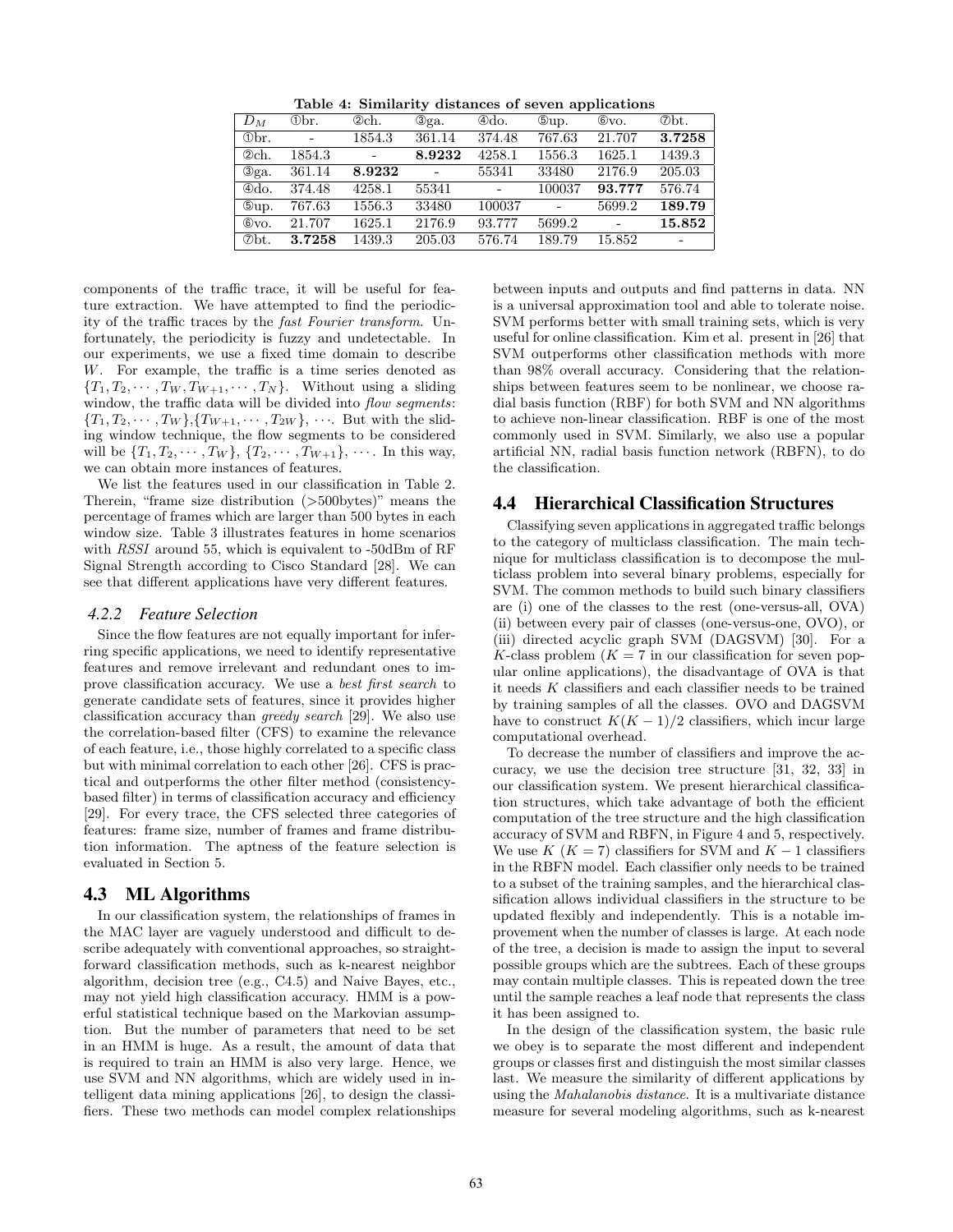

**Figure 4: The hierarchical classification structure of SVM algorithms**

neighbors and RBFN. The Mahalanobis distance from a multivariate matrix  $Y$  to  $X$  is shown as follows:

$$
D_M(Y) = \sqrt{(Y - \mu)^T S^{-1} (Y - \mu)}
$$

where  $\mu$  and  $S$  are the mean and covariance of  $X$ .

For example, to calculate the Mahalanobis distances between browsing and chatting, we use the data rate in downlink and uplink as the multivariate matrix *Y* for browsing and denote *X* for *chatting.*  $D_M(Y)$  is the Mahalanobis distance from *browsing* to *chatting*. Similarly,  $D_M(X)$  is the Mahalanobis distance from chatting to browsing. After that, we utilize,  $E(D_M(X) + D_M(Y))$ , the *average* of these two distances as the distance between *browsing* and *chatting*. We show the similarity in distances of seven applications in Table 4 (in home scenarios with RSSI around 55).

Among seven applications, only upload and BT may have continuous large traffic in uplink. Hence, we adopt Classifier 1 to distinguish upload and BT from the rest of the applications in Figure 4 and Figure 5. From Table 4, we notice that the following application pairs have relatively small distances: browsing and BT, chatting and online gaming, and downloading and online video. Therefore, we group each pair and design Classifiers 3 and 4 to separate the application pairs in SVM algorithms in Figure 4, where Classifiers 2, 5, 6 and 7 are leaf nodes in the binary classification tree. The output of the system is an application for the input flow segment.

Likewise, the hierarchical classification structure of RBFN is shown in Figure 5. A major difference between RBFN and SVM is that a RBFN classifier is able to separate more than two classes. Therefore, we use Classifiers 3 and 6 for multiple class separation in order to reduce the number of classifiers. Classifiers 2, 4 and 5 are binary classifications. Because BT has a large range of data rates, sometimes it looks like downloading with a large data rate, and sometimes it is like browsing. In order to improve the accuracy of detection  $BT$ , we identify the BT application by *Classifiers 2* 



**Figure 5: The hierarchical classification structure of RBFN algorithms**

and  $\gamma$  in SVM algorithms, and by *Classifiers 2, 5* and 6 in RBFN algorithms.

#### **4.5 Classification for Concurrent Applications**

A user may open multiple windows and run multiple online applications simultaneously. In this case, the traffic we observe in the MAC layer is a mixture of frames from multiple applications. However, it is hard to separate frames of one application from the others when the frames are encrypted.

Our strategy is to use the proposed hierarchical structure in Section 4.4 to identify the dominating application at first. Then we classify the possible concurrent applications. We denote the window size as *W* and give a classification result of concurrent applications after *L* window sizes. For each *W*, we identify the flow segment of the application it belongs to. Then we get *L* identified sub-flows to compute the proportion that each application occupied in the *L* subflows. The application with the highest proportion will be the dominating application. Similarly, we can get the application which is the second largest proportion. At the same time, we need to set a threshold for an application to identify its existence. Only if the proportion of the application is larger than its threshold, the application may be regarded as a concurrent application. According to the above strategy, we may infer the possible concurrent applications in the aggregated traffic.

However, the low traffic applications (e.g., chatting and online gaming) are hardly detected. They may be inundated by the dominating applications. In this case, we adjust features to tell if the aggregated traffic includes low bandwidth applications. For example, we adopt the frame size distribution and the number of frames in small size (e.g.,  $\leq$  400 bytes) as features to tell if the downloading frames are mixed with chatting. The reason is that downloading has few frames smaller than 400 bytes, and most chatting frames are smaller than 400 bytes. To efficiently identify multiple online applications, we have to reduce the window size *W*.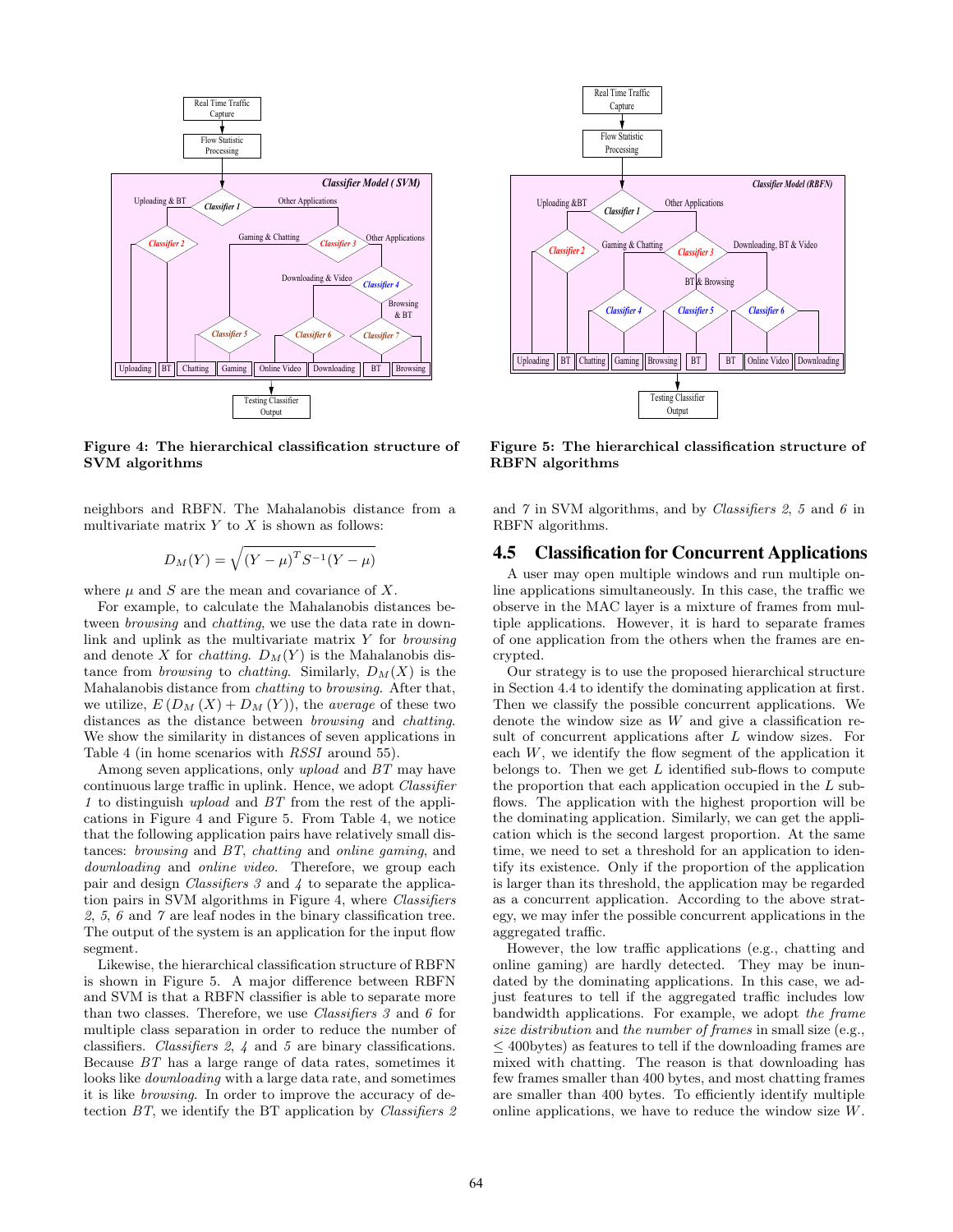| Overall accuracy of SVM algorithms: The Same Location, User in One Day    |        |               |                   |            |         |             |        |        |
|---------------------------------------------------------------------------|--------|---------------|-------------------|------------|---------|-------------|--------|--------|
| Scenarios                                                                 | Obr.   | $\otimes$ ch. | $\mathcal{Q}$ ga. | $\Phi$ do. | $@$ up. | $&\infty$ . | Øbt.   | Mean   |
| Home                                                                      | 42.690 | 79.935        | 98.017            | 91.285     | 95.969  | 91.283      | 81.734 | 82.987 |
| Public                                                                    | 65.934 | 70.450        | 74.041            | 94.052     | 87.172  | 64.319      | 91.054 | 78.146 |
| University                                                                | 45.623 | 66.967        | 84.399            | 85.526     | 91.901  | 83.984      | 70.172 | 75.510 |
| Overall accuracy of RBFN algorithms: The Same Location, User in One Day   |        |               |                   |            |         |             |        |        |
| Home                                                                      | 37.767 | 77.932        | 88.181            | 99.877     | 95.922  | 93.321      | 89.683 | 83.240 |
| Public                                                                    | 48.738 | 61.488        | 81.031            | 94.005     | 84.748  | 96.227      | 91.381 | 79.657 |
| University                                                                | 28.533 | 64.442        | 61.160            | 95.703     | 91.901  | 71.584      | 90.847 | 72.024 |
| Overall accuracy: Similar RSSI, Totally Different Location, User and Time |        |               |                   |            |         |             |        |        |
| Mixed (SVM)                                                               | 53.164 | 61.108        | 67.873            | 92.740     | 91.866  | 72.402      | 58.218 | 71.053 |
| (RBFN)<br>Mixed                                                           | 36.362 | 68.367        | 58.901            | 95.386     | 93.827  | 90.894      | 56.023 | 71.394 |

**Table 5: Overall accuracy for seven applications**  $(W = 5s)(\%)$ 

**Table 6: Accuracy and FP in Different Window Sizes (%)**

|          |                      |        |               |                   |            |         | $\cdots$    |        |        |
|----------|----------------------|--------|---------------|-------------------|------------|---------|-------------|--------|--------|
| Metrics  | Window Sizes         | Obr.   | $\otimes$ ch. | $\mathcal{Q}$ ga. | $\Phi$ do. | $@$ up. | $&\infty$ . | Øbt.   | Mean   |
| Accuracy | $W = 5s$ (SVM)       | 42.690 | 79.935        | 98.017            | 91.285     | 95.969  | 91.283      | 81.734 | 82.987 |
| Accuracy | $W = 5s$ (RBFN)      | 37.767 | 77.932        | 88.181            | 99.877     | 95.922  | 93.321      | 89.683 | 83.240 |
| Accuracy | $= 60s$ (SVM)<br>W   | 53.571 | 99.427        | 100.000           | 100.000    | 95.969  | 100.000     | 99.692 | 92.666 |
| Accuracy | $= 60s$ (RBFN)<br>W  | 72.936 | 85.293        | 93.742            | 100.000    | 95.922  | 100.000     | 95.137 | 91.861 |
| FP       | $W = 5s$ (SVM)       | 2.583  | 1.815         | 2.930             | 1.257      | 0.773   | 2.621       | 7.871  | 2.836  |
| FP       | $W = 5s$ (RBFN)      | 2.734  | 2.212         | 3.287             | 0.932      | 0.020   | 1.047       | 9.322  | 2.793  |
| FP       | $t = 60s$ (SVM)<br>W | 0.055  | 0.734         | 0.662             | 0.131      | 0.000   | 0.000       | 6.975  | 1.222  |
| FP       | (RBFN)<br>$W=60s$    | 1.507  | 1.448         | 1.861             | 0.129      | 0.000   | 0.297       | 4.255  | 1.356  |

Thus, the majority of the frames in individual windows are from a single application, and we have more chances to detect concurrent applications in a fixed time duration.

As a user usually does not actively run more than two online applications at the same time, we test our classification system based on two concurrent applications. We show in Section 5 that we can successfully detect the two concurrent applications (the main application and the hidden application) in the aggregated traffic.

# **5. EVALUATION**

Our prototype classification system has been tested at a home, on a university campus, and in public areas. Wireless LANs in these environments all support  $802.11a/b/g$  modes, and the data rate may fluctuate from 1Mbps to 54Mbps. The encryption scheme of WLANs at home and on campus is WPA/WPA2, and the traffic collected in public areas is unencrypted. More than 10 volunteers run the same applications on different devices, operating systems or laptops. An application runs for about 10 minutes each time. In total, we get more than 50 hours of traffic data. In our experiments, we measure the traffic and collect features when the RSSI is larger than 40 (i.e., RF Signal Strength *>* -70dBm) and the maximum data rate is larger than 50KB/s. Otherwise, users will suffer from poor network quality. We divide the collection data into many groups according to similar RSSI values or scenarios. A similar RSSI means ±10dBm, and scenarios are determined by many factors, such as location, user and time duration of measurement. For each group of data, the training data is randomly selected from the collected data and the rest are used for evaluation, called testing data. In the experiments, the testing data set is a factor of 3 to 10 times larger than the training data set.

# **5.1 Performance Metrics**

A key criterion of performance evaluation for classification techniques is the accuracy (i.e., how accurately the technique or model classifies the flows) [13], which can be measured by three metrics: overall accuracy, true positive (TP), and false positive *(FP)*. The overall accuracy is defined as the percentage of correctly classified instances among the total number of instances, and true positive means the percentage of members of a given class  $\mathscr X$  is correctly classified to class  $\mathscr{X}$ . FP reflects the percent of non-class  $\mathscr{X}$  packets incorrectly classified as belonging to class *X* .

# **5.2 Overall Accuracy in Different Scenarios**

The overall accuracy of different applications and scenarios is listed in Table 5. We set the window size to  $W = 5$ seconds. The overall accuracy of classification for seven applications in different scenarios is around 80% when we select the same location and user in one day. We achieve the best accuracy in the home scenario, 82.987%, and the lowest accuracy in the university scenario, 75.510%. The relatively low accuracy in the university environment is caused by traffic interference and collision, which lead to large jitters in the data rate. In contrast, the number of users is very limited in the home scenario, so the interference and collision caused by sharing wireless bandwidth is less than in the public and university scenarios. Public networks likely have a low and restricted data rate. This rate limiting reduces the classification accuracy. The mixed scenario is only distinguished by the similar RSSI. It may include the traffic trace from home, public area, and university. Hence, it has much noise and different traffic patterns in different environments. Therefore, the accuracy in the mixed scenario is the lowest, about 71%, among all scenarios.

Among different applications, browsing has the lowest ac-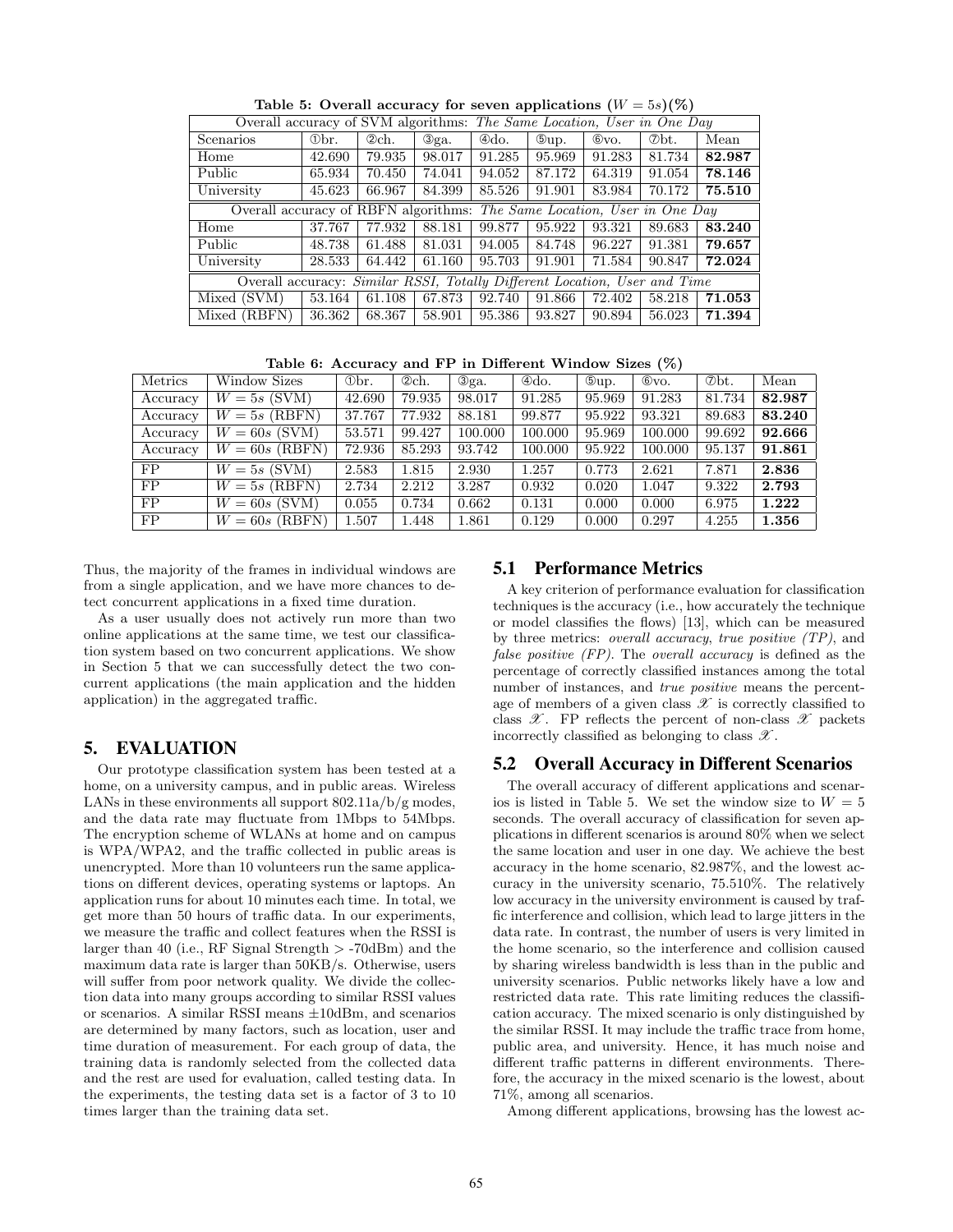

**Figure 6: Overall accuracy and TP of classifiers**

curacy. This is caused by two factors. First, browsing applications have a large variance in the data rate. Flash, GIF and video files of advertisements are embedded in many websites which may generate bursty traffic. Second, in a hierarchical classification structure, browsing is in the lowest layer of the classifier model, shown in Figure 4 and 5. Errors from previously layers have accumulated to the classifier of browsing. In summary, high bandwidth applications have better accuracy than low bandwidth applications.

SVM algorithms achieve similar overall accuracy to RBFN algorithms. For high traffic applications, RBFN performs better than SVM, such as downloading, online video and BT. On the contrary, SVM gets better accuracy in low traffic applications, especially in browsing and chatting.

## **5.3 Accuracy and False Positive in Different Window Sizes (***W***)**

Changing the window size from 5 to 60 seconds, the classification accuracy of each application is presented in Table 6. The accuracy increases simultaneously with the rise in *W*. This is because the features extracted from a larger window can tolerate more noise. If we collect features every 60 seconds, it achieves more than 90% accuracy; and five applications can be classified with almost 100% accuracy. SVM is more sensitive to increasing window size and performs better than RBFN.

The FP of each application is also listed in Table 6. We can see that the FPs of low traffic applications are mostly higher than those of high traffic applications. BT always has the largest FP in both SVM and RBFN algorithms. That means other applications are misclassified as belonging to BT, especially for browsing. The reason is that the traffic of BT varies very much. It may resembles low traffic applications, or looks like high traffic applications according to network resources.

# **5.4 Overall Accuracy and True Positive of SVM and RBFN Classifiers**

We give the overall accuracy and TP of each classifier

for SVM and RBFN in Figure 6. The features are generated according to Section 4.2, and *W* is set as 5 seconds. The classification systems of SVM and RBFN algorithms are shown in Figure 4 and 5. Note that, for simplicity, Classifier 1 does not use either SVM or RBFN but only employs a threshold of data rate. For example, if the sending data rate is beyond 40KB/s and the average sending rate is above 60KB/s in consecutive 5 seconds, we regard the traffic as probably uploading and then pass it to Classifier 2, otherwise to *Classifier 3*. The classifiers, except *Classifier 1*, are shown in Figure 6.  $TP_j^i$  indicates the TP of the *j*th class which is under *Classifier i* in Figure 4 and 5. For example, Classifier 3 ( $i = 3$ ) of RBFN,  $TP_1^3$  indicates the TP of low traffic applications "chatting & gaming,"  $TP_2^3$  shows the TP of "browsing and  $BT$ " and  $TP_3^3$  describes the TP of large traffic applications "downloading, online video and BT."

For SVM algorithms, the overall accuracies of the classifiers are beyond 80%; and the TPs are above 85% except browsing, the lowest at 51.534%. This fact is also observed in Section 5.2. Figure 6(b) shows the overall accuracy and TP of RBFN classifiers. All classifiers perform well with high accuracy over 85%, except for Classifier 5 at 65.380% and the TP of browsing at only 53.946%. It shows TPs are close to accuracies both in SVM and RBFN algorithms. That means our classification system is very balanced. We also observe that RBFN algorithms are good at multiclass classification, since the two triple-category classifiers perform well.

#### **5.5 Feature Selection**

Figure 7 compares the overall accuracy of classifications when we use the same hierarchical structure but different features. Note that, classifier 1 is not included because it does not use ML algorithms. For SVM algorithms, we use two pairs of features in one case, (receiving data rate, sending data rate) and (number of receiving frames, number of sending frames). In the second case, we adopt one pair of features (mean receiving frame size, mean sending frame size). The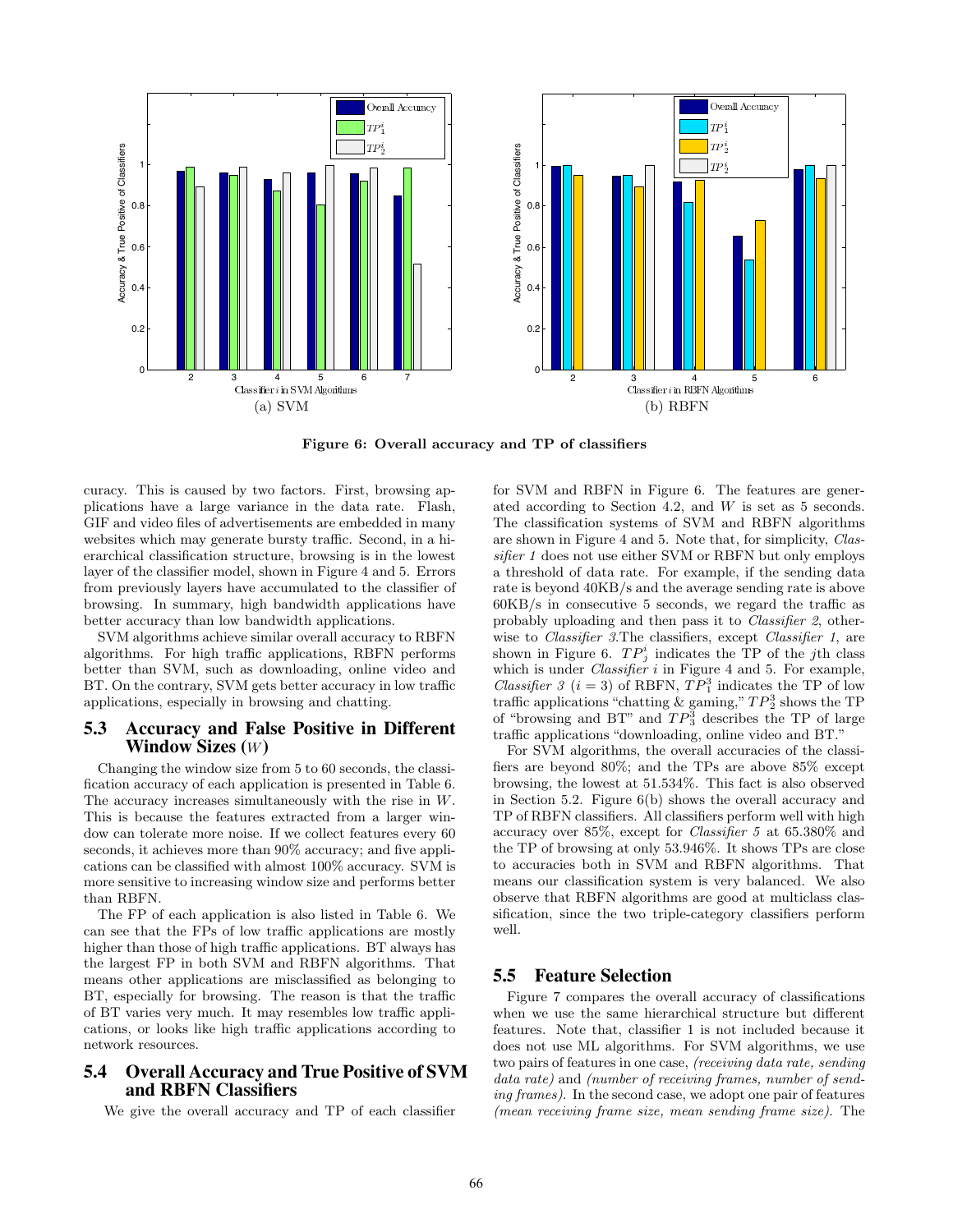

**Figure 7: Overall accuracy by using different feature selection**

**Table 7: Detection probability for concurrent applications (%)**

| Applications                                                                                  | SVM                | <b>RBFN</b>        |
|-----------------------------------------------------------------------------------------------|--------------------|--------------------|
| $\{\mathbb{O}\mathrm{br.}, \mathbb{O}\mathrm{up.}\}\$                                         | $\{41.4, 100.0\}$  | $\{47.8, 100.0\}$  |
| $\{\mathcal{D}\mathrm{br.}, \mathcal{D}\mathrm{bt.}\}\$                                       | $\{75.7, 100.0\}$  | $\{54.2, 100.0\}$  |
| $\{\mathbb{O}\mathrm{br.}, \mathbb{Q}\mathrm{ch.}\}\$                                         | $\{100.0, 36.5\}$  | $\{100.0, 41.0\}$  |
| $\{\mathcal{Qch.}, \mathcal{Qdo.}\}$                                                          | $\{100.0, 100.0\}$ | $\{100.0, 100.0\}$ |
| $\{\overline{\textcircled{\text{4}}}\text{do.}, \overline{\textcircled{\text{}}}\text{vo.}\}$ | $\{100.0, 98.2\}$  | $\{100.0, 100.0\}$ |
| $\{\textcircled{\scriptsize 0}$ vo., $\textcircled{\scriptsize 0}$ bt.}                       | $\{100.0, 63.7\}$  | $\{100.0, 65.3\}$  |

classification with two pairs of features yields better accuracy.

For RBFN algorithms, we use multiple features, (mean receiving frame size), the number of frames and frame size distribution, in the first case. The second case only uses one feature, (mean receiving frame size). Figure 7 shows that classifiers using the first kind of features achieve higher accuracy. In summary, more appropriate features will benefit the performance of classification and improve the accuracy.

# **5.6 Classification for Concurrent Applications**

To verify the ability to identify multiple concurrent online applications, we let aggregated traffic (six combinations of two concurrent applications) pass through the proposed classification system. Because we can not be certain that frames from each application will appear in each flow segment, the classification result of each flow segment can not be used to judge the accuracy of concurrent applications. Instead, we use the detection probability to evaluate the performance of our classification system. The result is given every 1 minute when  $L = 60$  and  $W = 1$  second. If the dominating application is the right aggregated application, we give a detection probability of 100%. Then we compute the detection probability of the second application by dividing its proportion by all applications except the dominating application. Using these methods, we give the detection probability of six combinations in Table 7. We see that our system separates

two large bandwidth consumption applications, downloading and online video, with 100% accuracy. A large bandwidth consumption application plus a low bandwidth consumption application (e.g., downloading and chatting) also perform well with 100% accuracy. Because browsing is hard to separate from BT, other combinations have a lower probability of being classified accurately. Chatting has the lowest probability, about 36.474%, when identified from browsing. The performance of SVM algorithms is similar to that of RBFN algorithms.

# **6. DISCUSSIONS**

## **6.1 Impact of Rate Limiting**

For fairness and security, rate limiting software may be used to control the traffic rate of individual users in LANs. Hence, a user can not send or receive frames beyond a specified rate. With such a restriction, if the traffic rate is too low, the rate-related features can not be used to separate high traffic applications from original low traffic applications. However, if the specified rate is not too low (e.g., above 50KBps), the feature-based classification presented in this paper is still valid. In addition, we have examined our classification approach in public networks, where the data rate is limited, and our approach performs well.

#### **6.2 Resistance to Current Defense Methods**

Our system can thwart pseudonyms [10], because all packets sent under one pseudonym are trivially linkable. Moreover, pseudonym schemes only change MAC addresses each session or when idle. The infrequent change of MAC addresses can not defend the monitoring of an adversary in a few seconds. A link protocol [34] has implemented the function to obscure identifiers; but it can not obscure the traffic features, such as frame interarrival time and frame size distribution. In addition, high-level mitigation policies, such as packet padding, are likely to be ineffective or incur prohibitively high communication overhead [1, 2]. Traffic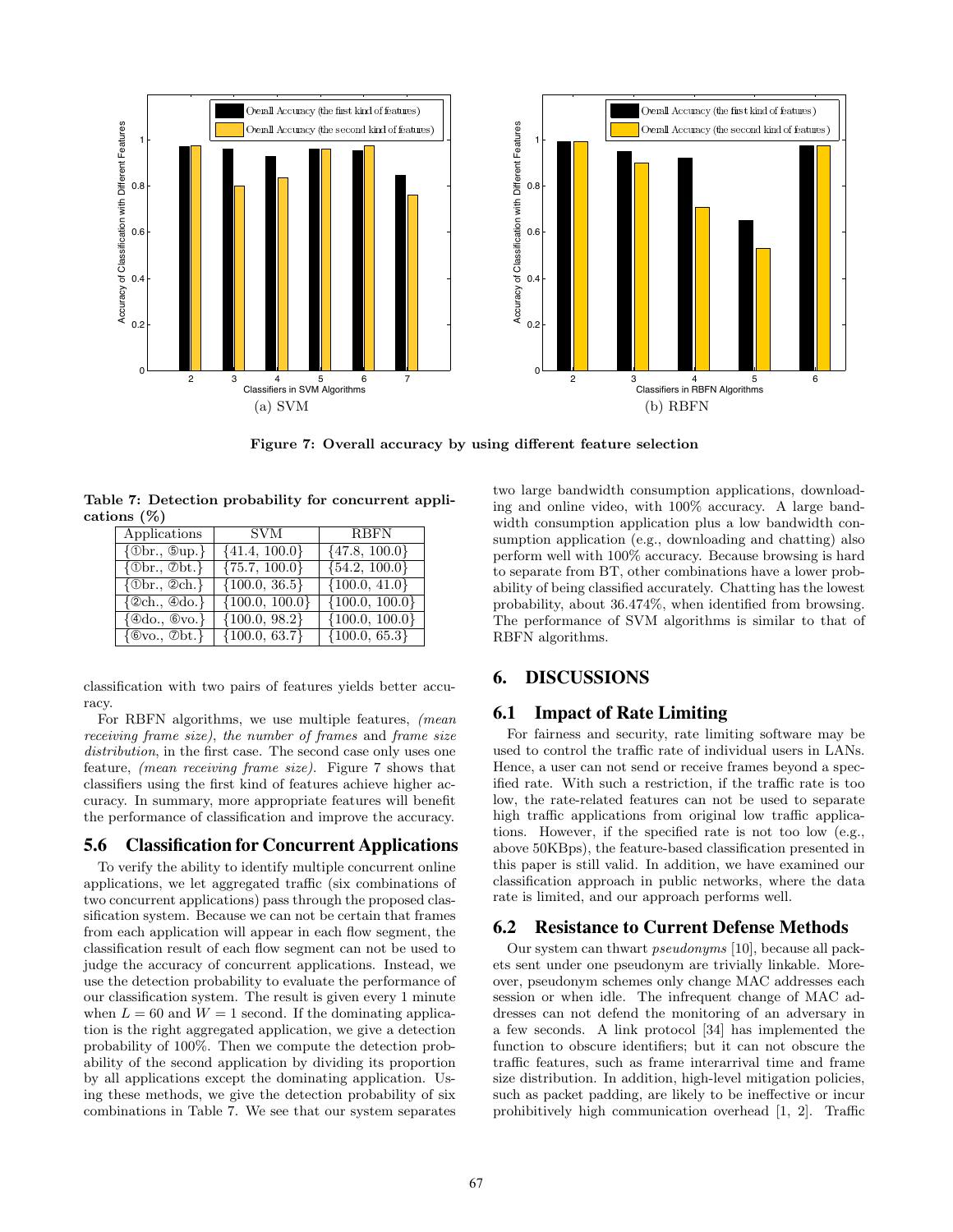morphing [35] defends against traffic analysis in VoIP and web browsing applications by modifying packet sizes. However, other features (e.g., *data rate*) may still be sufficient for classification. Therefore, efficient defense against sidechannel information leaks is a future research topic with strong practical relevance.

#### **7. CONCLUSIONS**

In this paper, we propose an online hierarchical classification system to identify users' online activities with high accuracy just by peeping at MAC-layer traffic. The classification system is implemented by using ML algorithms, including SVM and RBFN, and achieves high accuracy in different network situations, such as at home, in university and public network environments. The results show that it can distinguish different online applications with around 80% accuracy in just 5 seconds, and the accuracy is over 90% if the eavesdropping duration lasts for 1 minute. At the same time, our classification system can discover the combination of multiple concurrent online applications. Our work shows that the privacy leak of users' online activities is a severe threat in WiFi networks. We expect that our classification system will invoke public attention to user privacy in online activities.

#### **8. REFERENCES**

- [1] S. Chen, R. Wang, X. Wang, and K. Zhang. Side-channel leaks in web applications: A reality today, a challenge tomorrow. In Proceedings of IEEE Symposium on Security and Privacy, pages 191–206, 2010.
- [2] Q. Sun, D.R. Simon, Y. Wang, W. Russell, V.N. Padmanabhan, and L. Qiu. Statistical identification of encrypted web browsing traffic. In Proceedings of IEEE Symposium on Security and Privacy, 2002.
- [3] P. Haffner, S. Sen, O. Spatscheck, and D. Wang. ACAS: automated construction of application signatures. In Proceedings of the 2005 ACM SIGCOMM workshop on mining network data, pages 197–202. ACM, 2005.
- [4] X. Song, D. Wagner, S. David, and X. Tian. Timing analysis of keystrokes and timing attacks on SSH. In Proceedings of USENIX Security Symposium, 2001.
- [5] T.S. Saponas, J. Lester, C. Hartung, S. Agarwal, and T. Kohno. Devices that tell on you: Privacy trends in consumer ubiquitous computing. In Proceedings of USENIX Security Symposium, 2007.
- [6] C.V. Wright, L. Ballard, F. Monrose, and G. M. Masson. Language identification of encrypted VoIP traffic: Alejandra y roberto or alice and bob. In Proceedings of USENIX Security Symposium, 2007.
- [7] C.V. Wright, L. Ballard, S. E. Coull, F. Monrose, and G. M. Masson. Spot me if you can: Uncovering spoken phrases in encrypted VoIP conversations. In Proceedings of IEEE Symposium on Security and Privacy, 2008.
- [8] M. Liberatore and B. Levine. Inferring the source of encrypted http connections. In Proceedings of Computer and Communications Security, 2006.
- [9] D. Herrmann, R. Wendolsky, and H. Federrath. Website fingerprinting: attacking popular privacy enhancing technologies with the multinomial

naive-bayes classifier. In Proceedings of the 2009 ACM workshop on Cloud computing security, pages 31–42. ACM, 2009.

- [10] T. Jiang, H.J. Wang, and Y. Hu. Preserving location privacy in wireless LANs. In Proceedings of MobiSys, pages 246–257, 2007.
- [11] J. Wilson and N. Patwari. See through walls: Motion tracking using variance-based radio tomography networks. IEEE Transactions on Mobile Computing, 2010.
- [12] V. Srinivasan, J. Stankovic, and K. Whitehouse. Protecting your daily in-home activity information from a wireless snooping attack. In Proceedings of the 10th international conference on Ubiquitous computing, pages 202–211. ACM, 2008.
- [13] T.T. Nguyen and G. J. Armitage. A survey of techniques for internet traffic classification using machine learning. IEEE Communications Surveys and Tutorials, 10(1-4):56–76, 2008.
- [14] Internet Assigned Numbers Authority (IANA), August, 2008. http://www.iana.org/assignments/ port-numbers.
- [15] T. Karagiannis, A. Broido, and M. Faloutsos. Transport layer identification of P2P traffic. In Proceedings of the 4th ACM SIGCOMM conference on Internet measurement, pages 121–134. ACM, 2004.
- [16] T. Karagiannis, K. Papagiannaki, and M. Faloutsos. BLINC: multilevel traffic classification in the dark. ACM SIGCOMM Computer Communication Review, 35(4):229–240, 2005.
- [17] K. Xu, Z.L. Zhang, and S. Bhattacharyya. Profiling internet backbone traffic: behavior models and applications. ACM SIGCOMM Computer Communication Review, 35(4):169–180, 2005.
- [18] C.V. Wright, F. Monrose, and G. Masson. HMM Profiles for Network Traffic Classification (Extended Abstract). In Proceedings of Workshop on Visualization and Data Mining for Computer Security (VizSEC/DMSEC). Citeseer, 2004.
- [19] C.V. Wright, F. Monrose, and G.M. Masson. On inferring application protocol behaviors in encrypted network traffic. The Journal of Machine Learning Research, 7:2745–2769, 2006.
- [20] A. Dainotti, W.D. Donato, A. Pescape, S. Rossi, et al. Classification of network traffic via packet-level hidden Markov models. In Proceedings of GLOBECOM, pages 1–5. IEEE, 2008.
- [21] J. Erman, A. Mahanti, M. Arlitt, I. Cohen, and C. Williamson. Offline/realtime traffic classification using semi-supervised learning. Performance Evaluation, 64(9-12):1194–1213, 2007.
- [22] D. Bonfiglio, M. Mellia, M. Meo, D. Rossi, and P. Tofanelli. Revealing skype traffic: when randomness plays with you. ACM SIGCOMM Computer Communication Review, 37(4):37–48, 2007.
- [23] L. Bernaille, R. Teixeira, I. Akodkenou, A. Soule, and K. Salamatian. Traffic classification on the fly. ACM SIGCOMM Computer Communication Review, 36(2):23–26, 2006.
- [24] M. Tavallaee, W. Lu, and A.A. Ghorbani. Online Classification of Network Flows. In Proceedings of Seventh Annual Communication Networks and